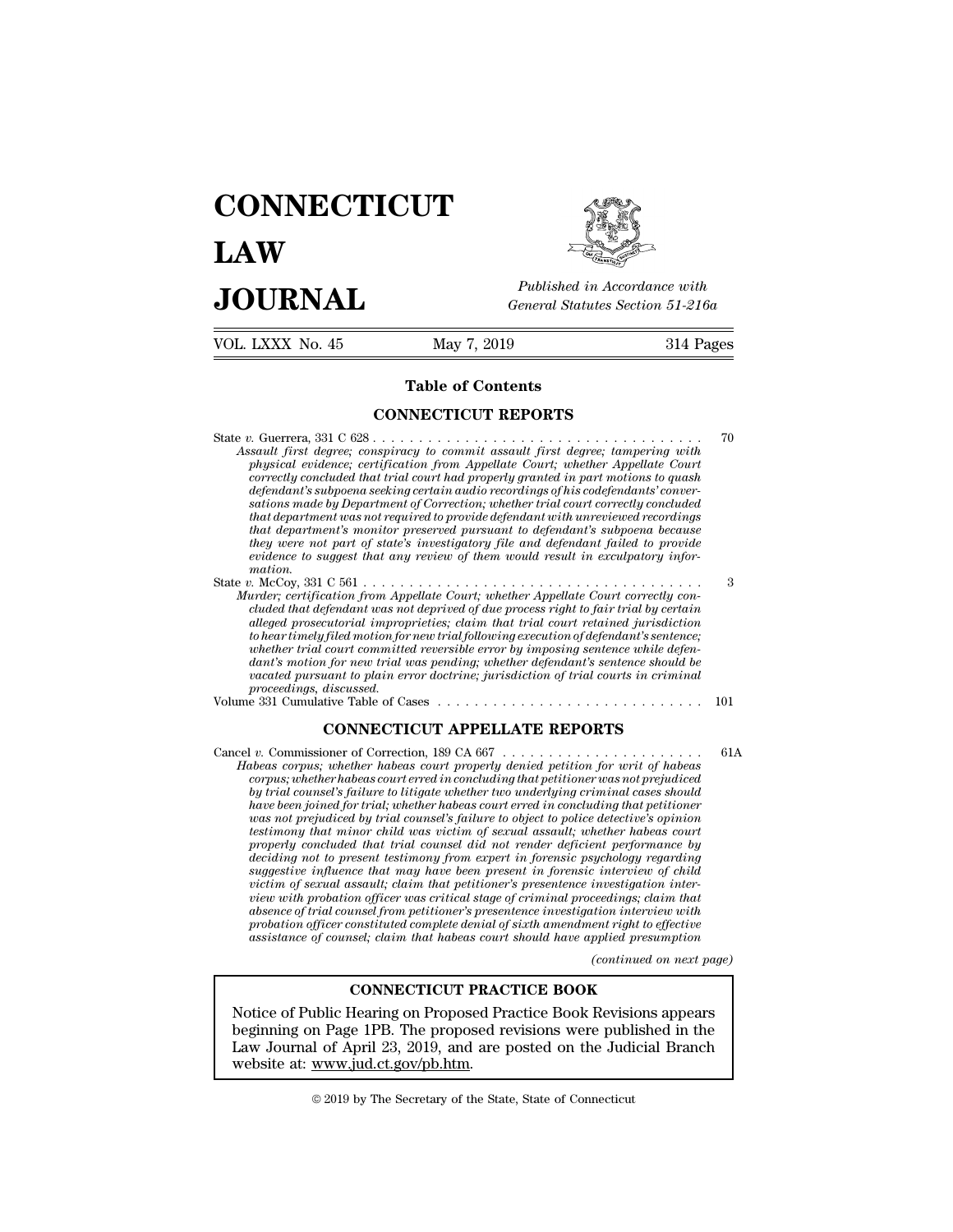*of prejudice under* United States *v.* Cronic *(466 U.S. 648) because of trial counsel's a* **absonce from petitioner's presentence investigation** *absence from petitioner's presentence investigation interview with probation*<br>*absence from petitioner's presentence investigation interview with probation*<br>*offic officer.*

Page ii CONNECTICUT LAW JOURNAL May 7, 2019<br>
of prejudice under United States v. Cronic (466 U.S. 648) because of trial counsel's<br>
absence from petitioner's presentence investigation interview with probation<br>
officer.<br>
Coh *Attorney discrete under United States v. Cronic (466 U.S. 648) because of trial counsel's*<br>absence from petitioner's presentence investigation interview with probation<br>officer.<br>Attorney discipline; appeal to trial court *def* prejudice under United States v. Cronic (466 U.S. 648) because of trial counsel's absence from petitioner's presentence investigation interview with probation officer.<br>
v. Statewide Grievance Committee, 189 CA 643<br>
v *plare in the plaintiff for violation interview with probation absence from petitioner's presentence investigation interview with probation officer.*<br> *plaintiff plaintiff for violating rules 3.3 (a) CA 643*<br> *plaintiff whether disciplinary counsel states v. Cronic (400 U.S. 048) occause of trial counsels absence from petitioner's presentence investigation interview with probation officer.*<br> *w.* Statewide Grievance Committee, 189 CA 643 *conducters promable increases presentence investigation interview with probation*<br> *c.* Statewide Grievance Committee, 189 CA 643<br> *c.* Statewide Grievance Committee imposing sanctions of reviewing committee of<br> *defendan discrement the Grievance Committee, 189 CA 643*<br> *to Statewide Grievance Committee, 189 CA 643*<br> *defendant Statewide Grievance Committee imposing sanctions and reprimanding<br>
plaintiff for violating rules 3.3 (a) (1) and v.* Statewide Grievance Committee, 189 CA 643<br> *aborney discipline; appeal to trial court from decision of reviewing committee of*<br> *adefendant Statewide Grievance Committee imposing sanctions and reprimanding<br>
plaintiff torney discipline; appeal to trial court from decision of reviewing committee of*<br>*defendant Statewide Grievance Committee imposing sanctions and reprimanding<br>plaintiff for violating rules 3.3 (a) (1) and 8.4 (3) of Rules defendant Statewide Grievance Committee imposing sanctions and reprimanding plaintiff for violating rules*  $3.3$  (a) (1) and  $8.4$  (3) of Rules of Professional Conduct; whether disciplinary coursel violated plaintiff's du planntyf for violating rules 3.3 (a) (1) and 8.4 (3) of Rules of Professional Conduct;<br>whether disciplinary counsel violated plaintiff's due process rights by refusing to<br>conduct investigation into allegations of misconduc *uhether disciplinary counsel violated plaintiff's due process rights by refusing to conduct investigation into allegations of misconduct against plaintiff; whether disciplinary counsel violated plaintiff's due process rig for conduct investigation into allegations of misconduct against plaintiff; whether*<br>disciplinary coursel violated plaintiff's due process rights by failing to produce<br>any witnesses other than plaintiff at hearing before *tion of rulessals and the plantity of the process rights by jailing to produce*<br> *tival court improperly inferred attorney-client relationship between plaintiff at<br>
Frobate Court; whether trial court properly applied rule violation of rulesses other than plaintiff at hearing before reviewing co<br>trial court improperly inferred attorney-client relationship betu<br>Probate Court, whether trial court properly applied rule 3.3 of Rules<br>Conduct to* rrial court improperty inferred attorney-citent relationship between plaintiff and<br>Probate Court; whether trial court property applied rule 3.3 of Rules of Professional<br>upheld reviewing committee's determination that entry *Probate Court; whether trad court property applied rule 3.3 of Rules of Professional*<br> *Gonduct to altorney functioning in fiduciary role; whether trial count property<br>
upheld reviewing committee's determination that entr Conduct to ditorney junctioning in juaterary rote; whether trial court property in pheld reviewing committee's determination that entry in amended final account field by plaintiff constituted knowingly false statement to* 

*uphela reviewing committee's aetermination that entry in amenaea jinal account<br>filed by plaintiff constituted knowingly false statement to Probate Court in viola-<br>filen of rule 8.4 (3) of Rules of Professional Conduct and plea by plannty constituted knowingly jase statement to Probate Court in violation of rule 3.3 (a) (1) of Rules of Professional Conduct and was dishonest in violation of rule 8.4 (3) of Rules of Professional Conduct and w stay of rule 3.3 (a) (1) of Rules of Professional Conduct ana was assument in*<br> *i violation of rule 8.4 (3) of Rules of Professional Conduct.*<br> *i v. Commissioner of Correction, 189 CA 608 . . . . . . . . . . . . . . days of presentence incarceration credits; whether there was reasonable strategic reason for the counsel in the counsel is to reade to real the resistance of counsel, whether petitioner's appeal was*<br>moot, whether habeas court abused its discretion in denying petition for certifica-<br>moot, whether habea *ionis; inelfective assistance of counsel; whether petitioners appeat was*<br>moot; whether habeas court abused its discretion in denying petition for certifica-<br>tion to appeal; whether habeas court improperly concluded that *deficient performance; claim that set alsocretion in denying petition for certification to appeal; whether habeas court improperly concluded that petitioner failed to establish that trial counsel provided inefective assi deficient to appeal; whether habeas court improperty concluded that performance to establish that trial counsel provided ineffective assistance by failing of execution of certain sentence, which resulted in petitioner's d we subush that truat counset provided the glective assistance of journy to request*<br>stay of *greecution of certain sentence, which resulted in petitioner's loss of sixteen*<br>days of *greentence incarceration credits; wheth* stay of execution of certain sentence, which resulted in petitioner's loss of sixteen<br>days of presentence incarceration credits; whether there was reasonable strategic<br>reason for trial counsel not to request stay of execut

*Bystander emotional not to request stay of execution differentience had been*<br>*imposed, whether trial counsel's failure to request stay of execution constituted*<br>*deficient performance, claim that petitioner was prejudice reason for trial counsel not to request stay of execution difer sentence had been*<br>*inposed*; whether trial counsel's failure to request stay of execution constituted<br>deficient performance; claim that petitioner was preju *composed, whether trial counsets jauture to request stay of execution constituted*<br>deficient performance; claim that petitioner was prejudiced by trial counsel's<br>deficient performance in failing to request stay of executi *that facts performance; carm had pertroner was prejudiced by trial counsets* deficient performance in failing to request stay of execution.<br> **that facts pleaded in (Neuronalum Decision)**, 189 CA 736. . . . . . . . . . . . *physician's conduct was reckless and, thus, that physician was not protected by statutory immunity; whether trial court erroneously concluded that plainstatuer emotional distress; whether trial court erroneously concluded that plainstatiff's bystander emotional distress claim directed to defendant ph ject matter emotional distress, we heater trial court erroneously concluded that plain-<br>istander emotional distress claim directed to defendant physician in physi-<br>ician's individual capacity was barred by statutory (§ 4whether emotional distress; whether trial court erroneously concluded that plaintiff's bystander emotional distress claim directed to defendant physician in physician is individual capacity was barred by statutory (§ 4-16 was derivative in metalla capacity was barred by statutory (§ 4-165) immunity; claim*<br>cian's individual capacity was barred by statutory (§ 4-165) immunity; claim<br>that facts pleaded in operative complaint were sufficient

*caan's individual capacity was barred by statutory (§ 4-105) immunity; claim*<br>that facts pleaded in operative complaint were sufficient to demonstrate that<br>physician's conduct was reckless and, thus, that physician was no *that jacts pleaded in operative complaint were sufficient to demonstrate that* physician's conduct was reckless and, thus, that physician was not protected by statativity whether trial court erroneously concluded that it physician's conduct was reckless and, thus, that physician was not protected by<br>statutory immunity; whether trial court erroneously concluded that it lacked sub-<br>ject matter jurisdiction over by stander emotional distress ject matter jurisdiction over bystander emotional distress claim directed to state;<br>whether trial court properly determined that bystander emotional distress claim<br>was derivative in nature and could not be raised in absenc *(continued distress claim)*<br>  $(1$  *court erred in disdustate on ground*<br>  $\alpha$  *to state on ground*<br>  $\alpha$  *court of subject*<br>  $(continued on next page)$ ture and could not be raised in absence of predicate wired by decedent's estate; claim that trial court erred<br>protocol and the state in present action directed to state on present action deprived court of<br>decedent's estate

## CONNECTICUT LAW JOURNAL

Published by the State of Connecticut in accordance with the provisions of General Statutes § 51-216a.

CONNECTICUT LAW JOURNAL<br>
(ISSN 87500973)<br>
inecticut in accordance with the provisions of Gener<br>
Commission on Official Legal Publications<br>
Office of Production and Distribution<br>
office of Production and Distribution **NNECTICUT LAW JOURNAL**<br>
(ISSN 87500973)<br>
cticut in accordance with the provisions of Gener<br>
mmission on Official Legal Publications<br>
Office of Production and Distribution<br>
centra Avenue, Enfield, Connecticut 06082-4453<br>
b CONNECTICUT LAW JOURNAL<br>
(ISSN 87500973)<br>
of Connecticut in accordance with the provisions of General Statu<br>
Commission on Official Legal Publications<br>
Office of Production and Distribution<br>
111 Phoenix Avenue, Enfield, Co (ISSN 87500973)<br>ecticut in accordance with the provisions of Gener<br>ommission on Official Legal Publications<br>Office of Production and Distribution<br>oenix Avenue, Enfield, Connecticut 06082-4453<br>Tel. (860) 741-3027, FAX (860 reordance with the provision<br>on Official Legal Publication<br>roduction and Distribution<br>e, Enfield, Connecticut 06<br>11-3027, FAX (860) 745-21'<br>www.jud.ct.gov<br>zENWAY, *Publications Dire* Rommission on Official Legal Publications<br>
Office of Production and Distribution<br>
Phoenix Avenue, Enfield, Connecticut 06082-4453<br>
Tel. (860) 741-3027, FAX (860) 745-2178<br>
www.jud.ct.gov<br>
RICHARD J. HEMENWAY, *Publications* Office of Production and Distribution<br>
111 Phoenix Avenue, Enfield, Connecticut 06082-4453<br>
Tel. (860) 741-3027, FAX (860) 745-2178<br>
www.jud.ct.gov<br>
RICHARD J. HEMENWAY, *Publications Director*<br> *Published Weekly – Availab* Phoenix Avenue, Enfield, Connecticut 06082-4453<br>
Tel. (860) 741-3027, FAX (860) 745-2178<br>
www.jud.ct.gov<br>
RICHARD J. HEMENWAY, *Publications Director*<br>
Weekly – Available at <u>https://www.jud.ct.gov/lawjourna</u><br>
Syllabuses a

 $\begin{array}{c} \text{www. jud.ct.gov} \\ \text{RICHARD J. HEMENTway, *Publications Director} \\ \text{Weekly -- Available at \underline{https://www.jud.ct.gov/}{\text{Syllabuses and Indices of court opinions by} \\ \text{Enc}\text{ M. LexING. } \text{Reporter of \text{Judicial Decisions} \\ \text{Tel. } (860) 757-2250 \end{array}*$ 

Published Weekly – Available at https://www.jud.ct.gov/lawjournal<br>Syllabuses and Indices of court opinions by<br>ERIC M. LEVINE, Reporter of Judicial Decisions<br>The deadline for material to be published in the Connecticut Law  $\begin{tabular}{l} \bf Syllabuses\ and\ Indices\ of\ court\ opinions\ by\\ \bf Enc\ M.\ LevINE,\ \textit{Reporter of\ Judicial\ Decisions}\\ \bf Tel.\ (860)\ 757-2250\\ \end{tabular}$  <br> The deadline for material to be published in the Connecticut Law Journal is Wednesday at noon for publication on the Tuesday six days later The deadline for material<br>publication on the Tuesday.<br>will be noon on Tuesday.